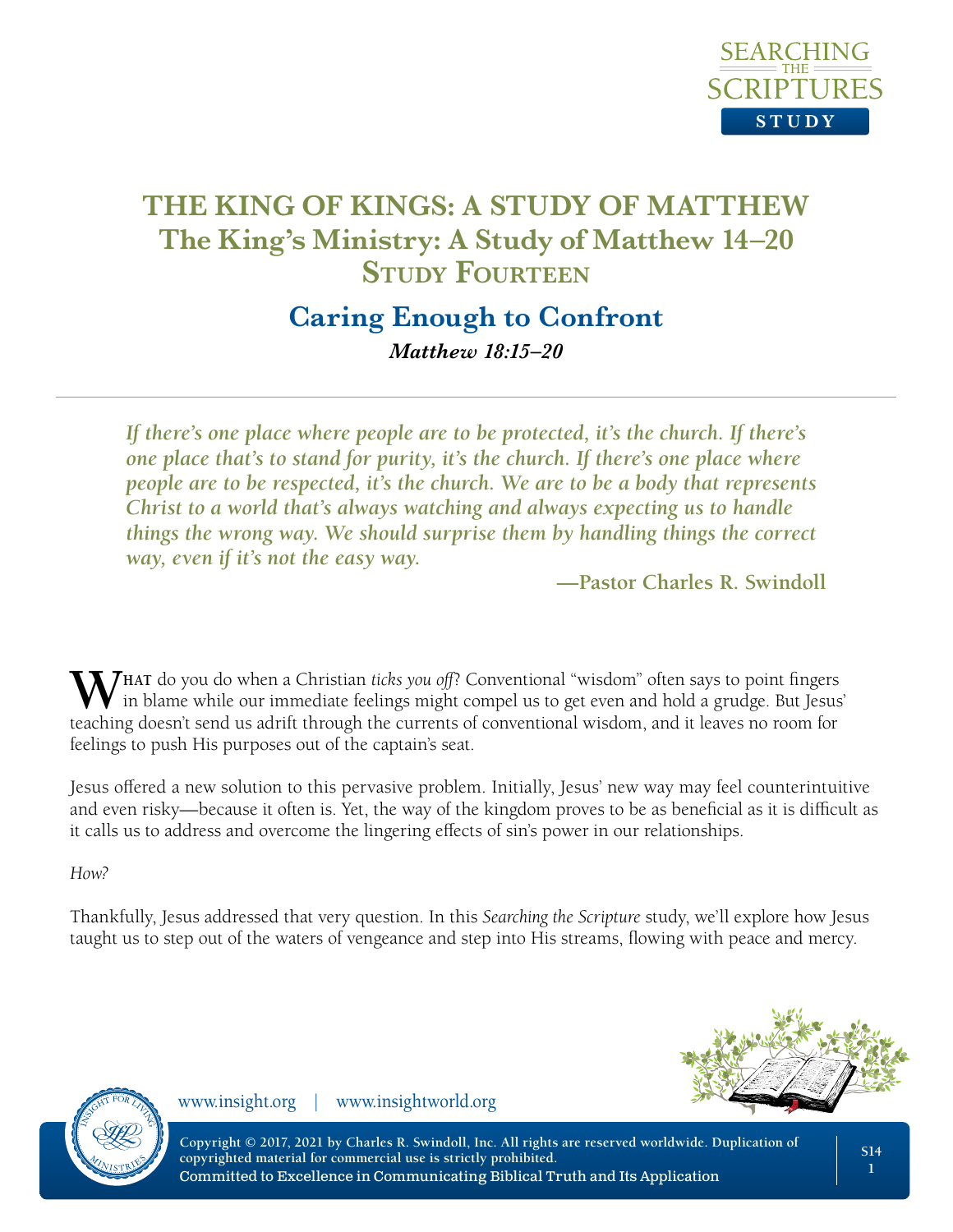

## **Caring Enough to Confront**

*Matthew 18:15–20*



## **PREPARE YOUR HEART**

Before you pray, reflect on this exhortation from Pastor Chuck Swindoll:

*Think about someone who has wronged you but whom you've not yet forgiven. Right now, you're holding a grudge. When you think of this person, wrong things get into your mind, so the bridge of a relationship is broken down. Ask the Lord to open your heart to what might be a better way to handle it than you may have done.*



## **TURN TO THE SCRIPTURES**

Matthew 18 contains a single discourse of Jesus' teaching. Even though this study examines just one piece of His sermon, all the pieces of the chapter fit together to convey a unified idea. The question the disciples asked in Matthew 18:1 grounds this whole discourse like a cornerstone:

#### *"Who is greatest in the Kingdom of Heaven?"*

Now, the disciples weren't showing genuine curiosity about Jesus' rule . . . they were only trying to climb the kingdom's social ladder. Jesus, however, couldn't have answered in a more surprising way. Summarize His answer from *[verses 3 and 4](https://www.biblegateway.com/passage/?search=Matthew%2018%3A3%E2%80%934&version=NLT;NASB)*.

The rest of this discourse builds upon this answer:

- Welcoming the humble Christ-follower, regardless of worldly greatness, equates to welcoming the great King Himself (Matthew 18:5)
- Woe to those who tempt the humble Christ-follower away from true kingdom greatness (18:6–7)

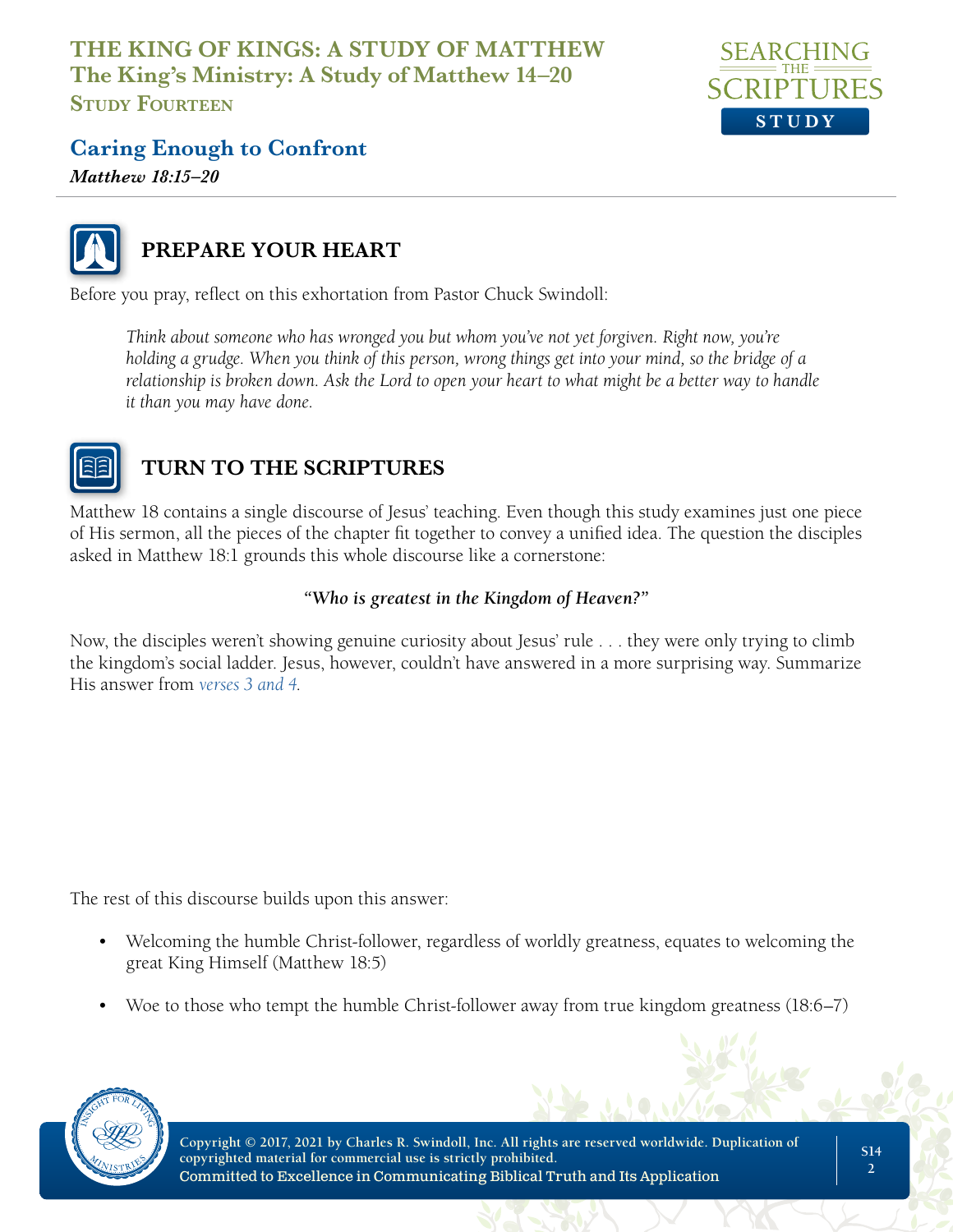

#### **Caring Enough to Confront**

#### *Matthew 18:15–20*

- The humble Christ-follower must avoid at all cost the temptation of false greatness because its judgment will be so dreadful (Matthew 18:8–9)
- Every humble Christ-follower, regardless of worldly greatness, is of the greatest value to the Father and worthy to be sought back if temptation draws him or her away (18:10–14)

In Matthew 18:15–20, Jesus then moves to the role that we as kingdom citizens play in seeking after the wandering sheep and bringing him or her back to our good Shepherd.

#### **Observation: Caring Confrontation**

Read [Matthew 18:15–20](https://www.biblegateway.com/passage/?search=Matthew+18%3A15%E2%80%9320&version=NLT;NASB) a few times as though you've never read it before.<sup>1</sup> Briefly outline Jesus' approach to restoring back into the fold the wandering brother or sister in Christ.

Bringing another person's sin to the light in an open, public setting would have caused immense shame. Jesus wanted His disciples to respect the offender by first speaking with him or her in private—which usually isn't the initial impulse of the offended.<sup>2</sup>

*When we come to Christ, we discover there's a whole new set of directions for us to follow. And the difficulty in following them is we must unlearn so many habits.*  **—Pastor Chuck Swindoll**

In *[verse 17](https://www.biblegateway.com/passage/?search=matthew%2018%3A17&version=NLT;NASB)*, how did Jesus tell His disciples to respond to those who don't listen to the church's admonishments?

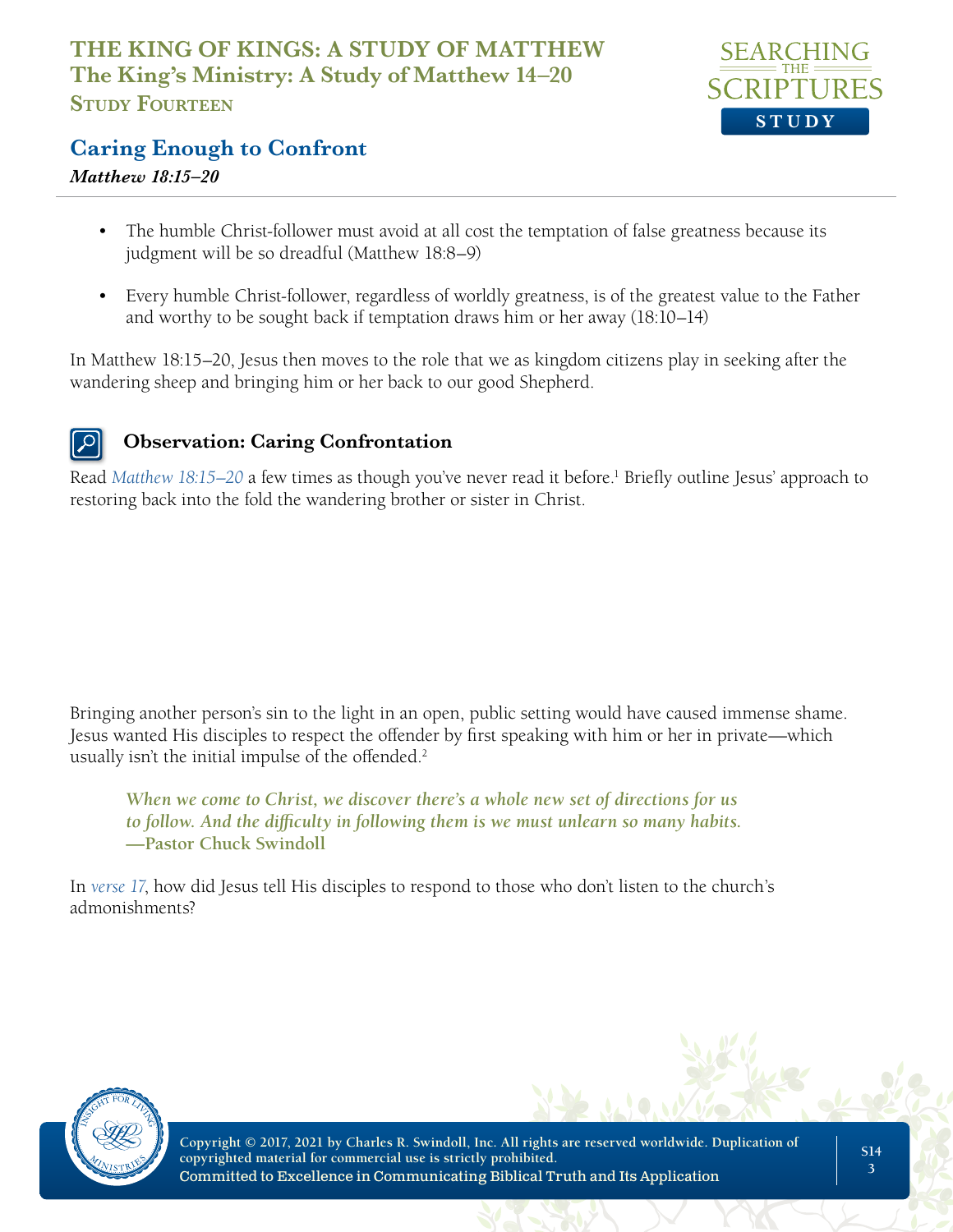

## **Caring Enough to Confront**

*Matthew 18:15–20*

*How to deal with sin in three easy steps!* Well, maybe not "easy." Jesus communicated this approach in just a few verses. But following these steps often proves to be complex, exhausting, and costly. Jesus' rationale, however, offers us strength and hope by revealing His own involvement in the process, which, as we'll see, ultimately assuages our inner turmoil.

#### **Interpretation: Reproof and Reconciliation**

The Greek verb used in *[Matthew 18:15](https://www.biblegateway.com/passage/?search=Matthew+18%3A15+&version=NLT;NASB)* to describe the winning of the sinning believer back to the community was an economic term that typically referred to financial gain made through investment. How does this background illuminate the personal cost and payoff of confronting sin among our fellow believers?

The second step of the confrontation process finds its origin in the legal customs of ancient Israel. Read *[Deuteronomy 19:15](https://www.biblegateway.com/passage/?search=Deuteronomy+19%3A15&version=NLT;NASB)* and explain why Jesus required the presence of one or two others. Check *[Constable's Notes](http://www.netbible.org/bible/Matthew+18)* at netbible.org for some additional insights.

The word *church* pops up in only two verses in this gospel: *[Matthew 16:18 and 18:17](https://www.biblegateway.com/passage/?search=Matthew+16%3A18%3B+18%3A17&version=NLT;NASB)*. Matthew didn't think of the church as most do today: a mere building filled with pews and pianos, pastors and parishioners. Rather, for Matthew, the church consisted of a local assembly of believers who confessed Jesus to be "the Messiah, the Son of the living God" (Matthew 16:16).

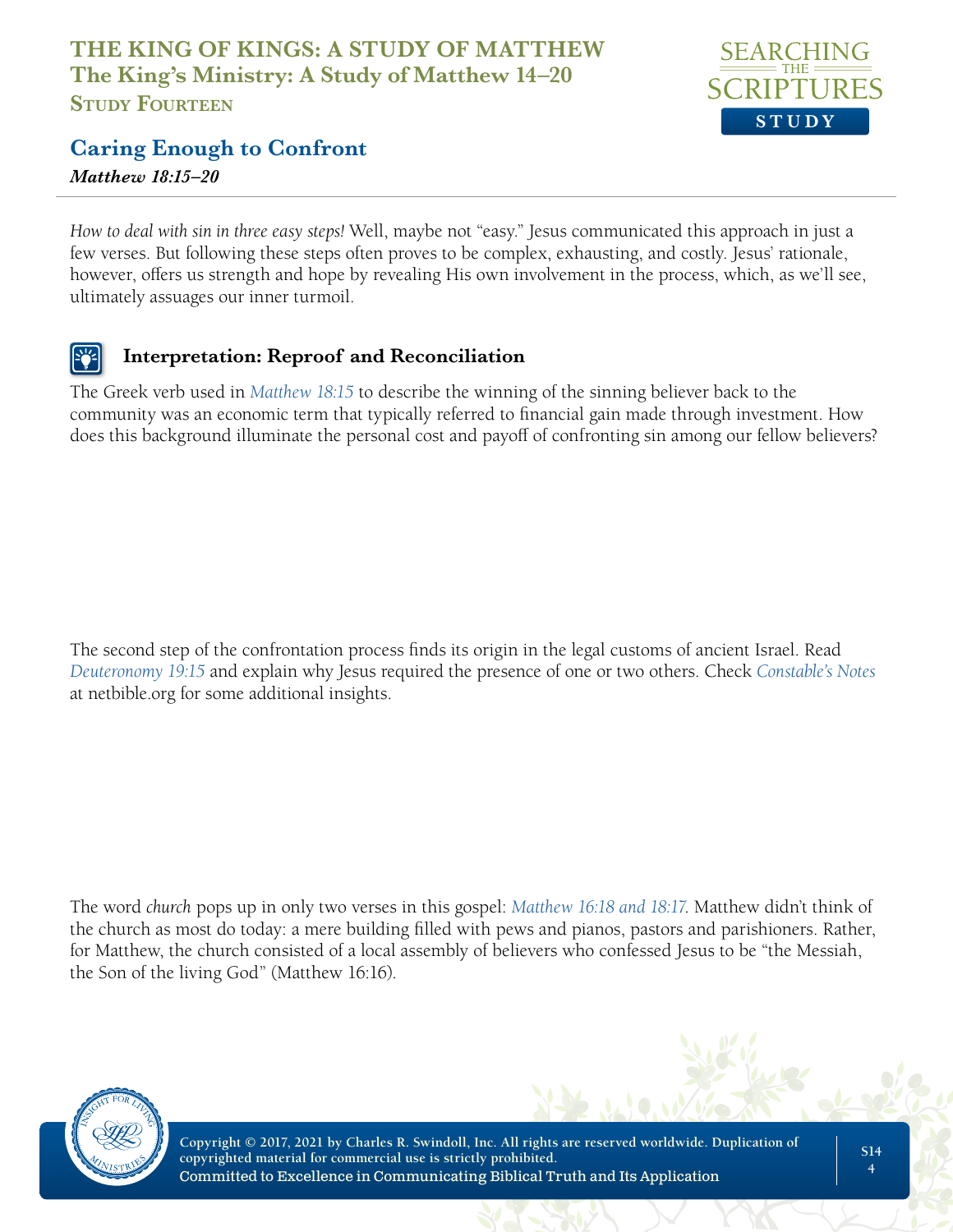

#### **Caring Enough to Confront** *Matthew 18:15–20*

What timeless truth do we learn from this picture of confrontation within a local assembly of believers?

What would it have meant for one of Jesus' disciples to treat an offender as a pagan or a tax collector (*[Matthew 18:17](https://www.biblegateway.com/passage/?search=Matthew+18%3A17&version=NLT;NASB)*)? What would it look like for a Christian to do this today?

Explain Jesus' ideal outcome of this confrontation process and how this goal is instructive for His followers today?

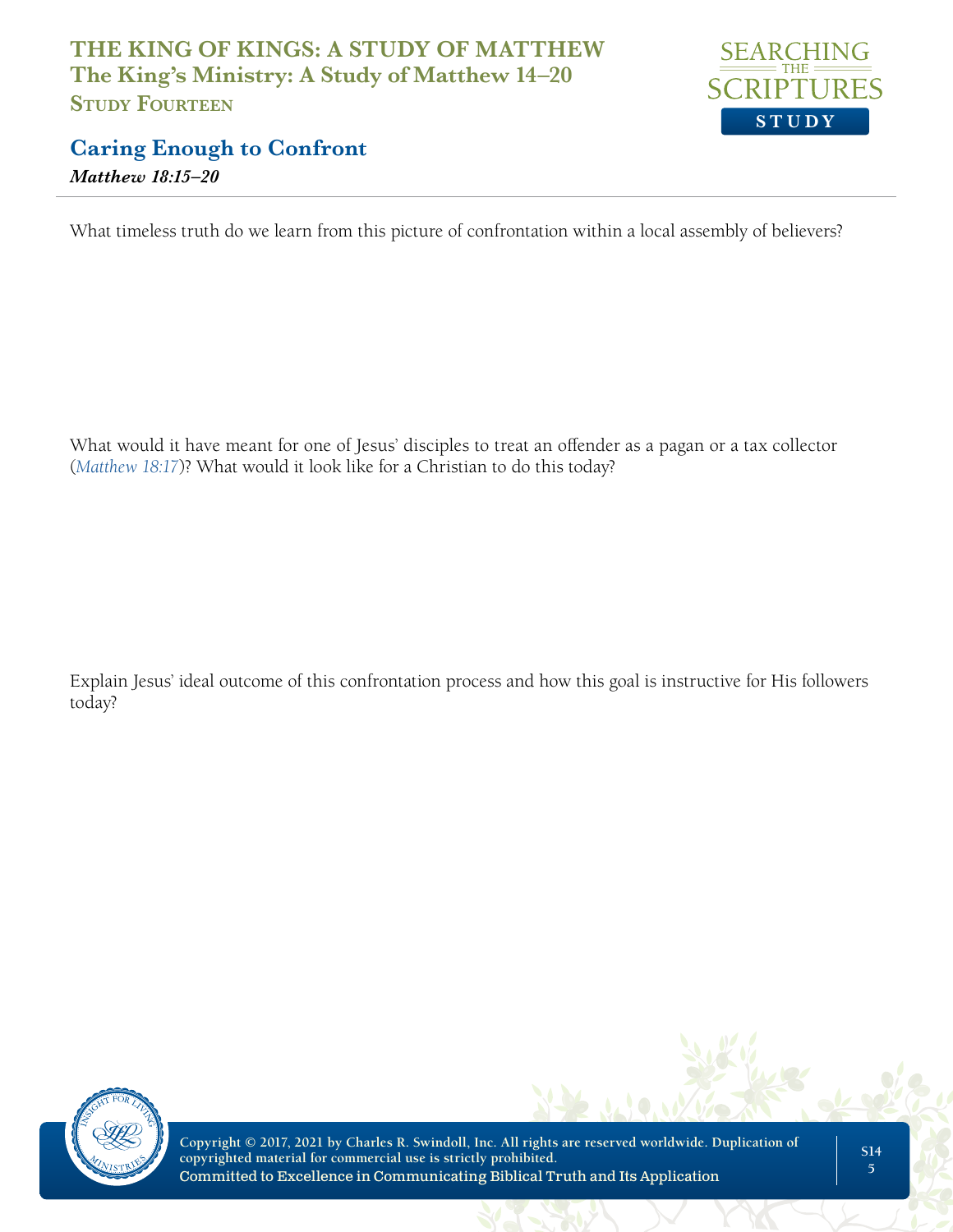

# **Caring Enough to Confront**

*Matthew 18:15–20*

What does *[Matthew 18:18–20](https://www.biblegateway.com/passage/?search=Matthew+18%3A18%E2%80%9320&version=NLT;NASB)* teach about Jesus' own activity in the confrontation process? How does this truth offer strength and hope—and even relieve some of the self-imposed pressure—for following His steps to restore the wanderer? See pages 83–84 of Pastor Chuck's commentary *Insights on Matthew 16–28* for further helpful information.

*The goal is to help the person back on the right path. This is called the ministry of restoration. The goal is never discipline. That's the means to the end. The goal is restoration: assisting an individual to deal with the sin that is taking its toll in his or her life and to reach full recovery.* **—Pastor Chuck Swindoll**

#### **Correlation: Helping Someone Back onto the Right Path**

Jesus was not the only one who talked about this topic of handling sin in the community of faith. The apostle Paul had plenty to say as well. Read *[Galatians 6:1–5](https://www.biblegateway.com/passage/?search=Galatians+6%3A1%E2%80%935&version=NLT;NASB)* and summarize how Paul's teaching complements Jesus' teaching in Matthew 18:15–20.

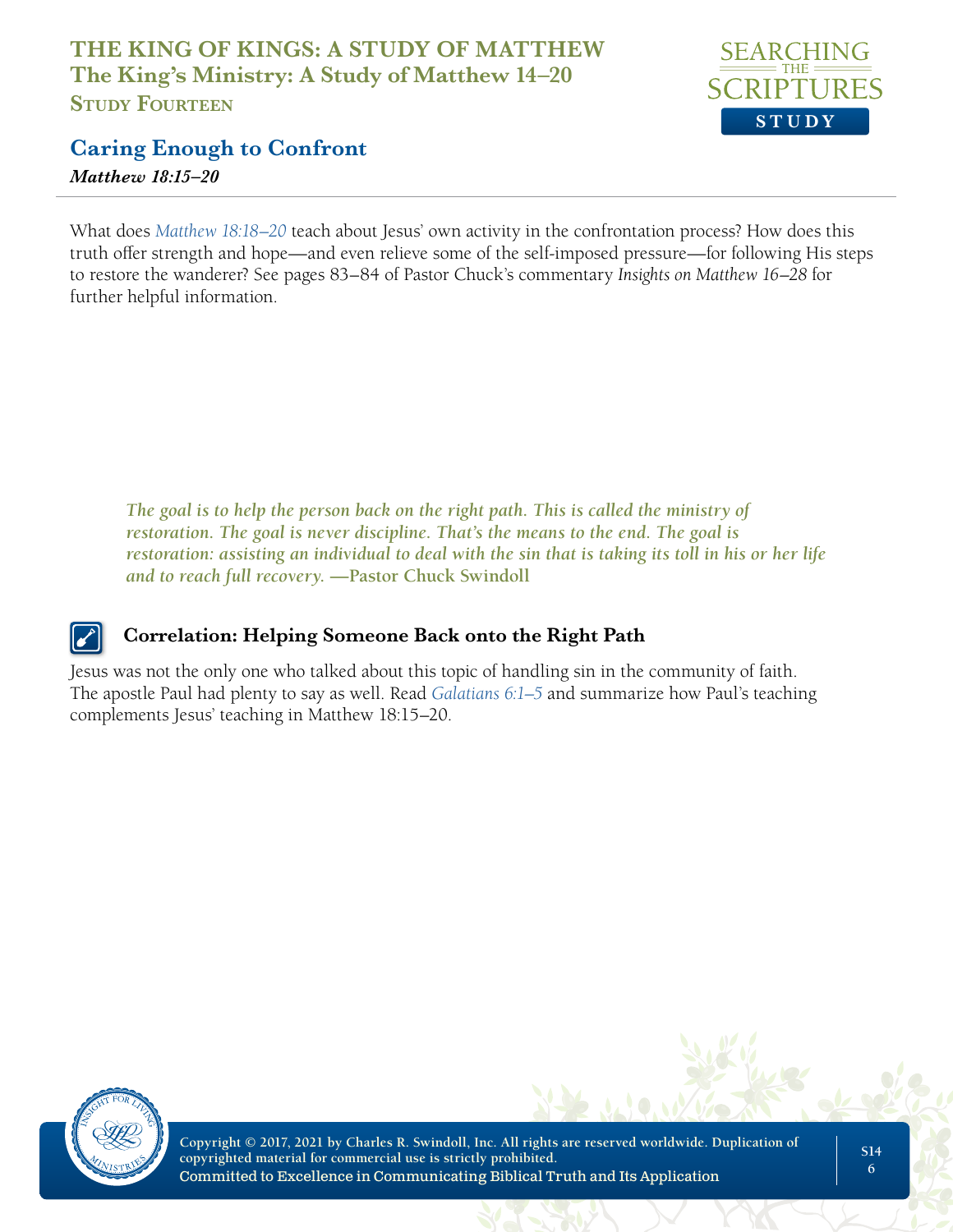

#### **Caring Enough to Confront**

*Matthew 18:15–20*



#### **Application: Maintaining Essential Balance**

Pastor Chuck provides us with three guidelines based on this passage:

First, *we are to model Jesus' teaching*. If someone has sinned against you, go directly to him or her. Don't gossip about it or let resentment simmer until it boils into a full grudge. If someone comes to you about an offense, receive the correction with humility and grace.

Second, *guard against extremes*. Swing the pendulum too far one way, and a community will show only legalistic demands and severe discipline. Swing it the other way, and holiness is diminished as grace becomes mere license to sin.

Third, *remember the ultimate objectives*. Jesus did not offer this lesson with the intention of kicking people *out*. Quite the opposite! The goal is to keep them *in*. Seek unity not alienation in your relationships with all your Christian brothers and sisters.

Putting these truths into practice is challenging. Accepting a rebuke and confronting our own sin requires an enormous amount of humility. And sometimes it's easier to cling to bitterness than to offer openhanded forgiveness. How do you sense God leading you to apply this passage of Scripture? Write your reflections below.

What a novel approach to handling interpersonal disputes! How different from the way of the world! Jesus' way uses caring confrontation to bring healing to broken relationships. You may be thinking that Jesus left out one key part of reconciliation, but He instantly turned to meet it head on in the next passage, ending His whole discourse on the vital subject of *forgiveness*.